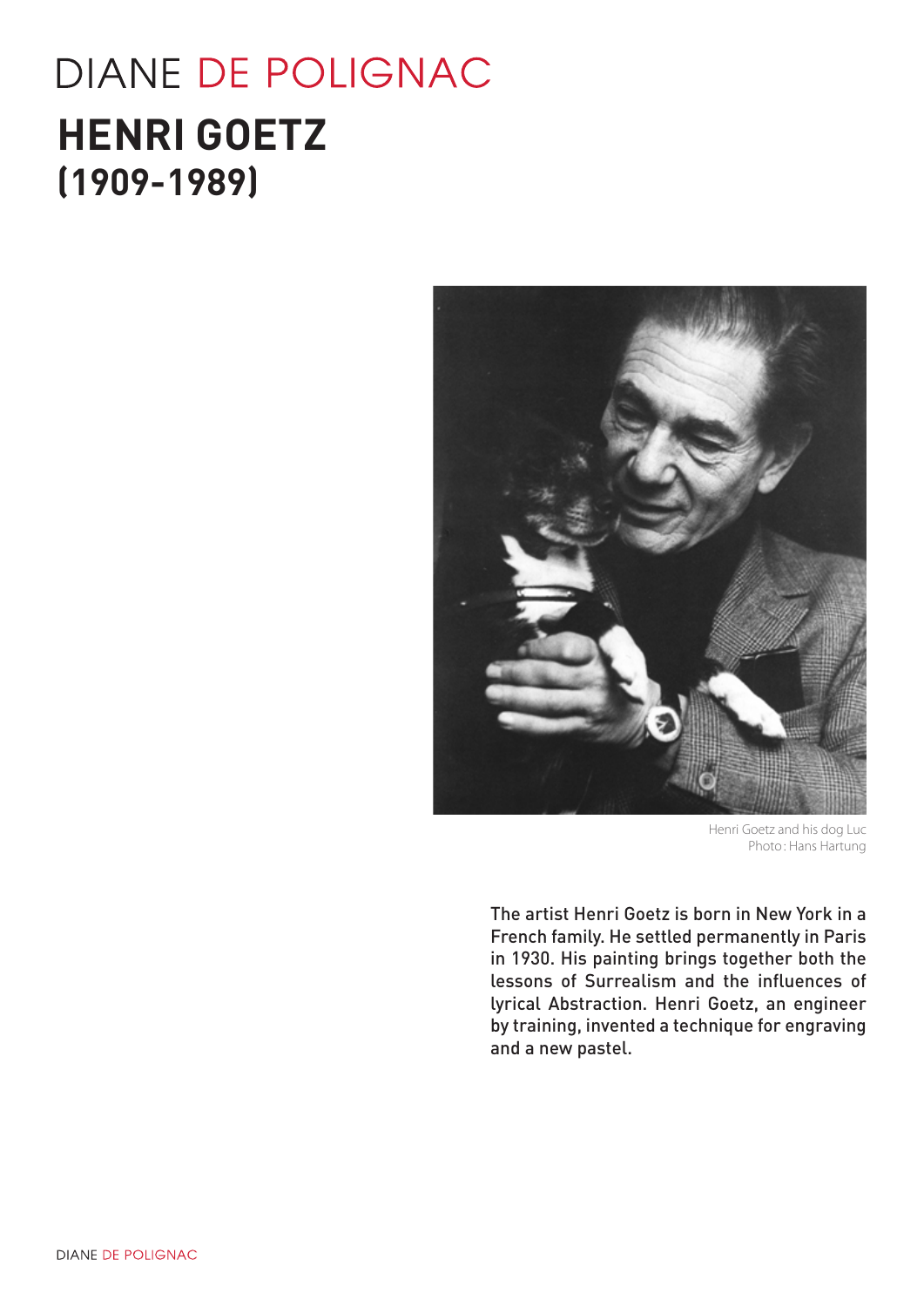## HENRI GOETZ'S EARLY LIFE IN NEW YORK

Henri Goetz was born in New York into a family of French origin on 29 September 1909. His father ran an electrical equipment company and naturally encouraged his son to pursue engineering. In 1927, Goetz moved to Boston to study at the Massachusetts Institute of Technology (MIT). It was at this time that he began to take an interest in art and decided to take drawing classes. After enrolling at Harvard University to study Art History in 1929, Goetz left just a year later to take painting classes at the Grand Central School of Art in New York. It was there that his fellow students told him about their experiences in Paris, inspiring the young artist to move to France.

## HENRI GOETZ IN PARIS

After arriving in Paris in 1930, Henri Goetz attended the Académie Julian art school and then frequented the studio of the painter Amédée Ozenfant. He mainly painted portraits: "At first I devoted myself solely to portraits, because the human figure seemed to me to contain a warmth that I had not found during my studies, when I was preparing for a career as an electrical engineer. During those six years, the painting I learned in the academies helped me to create likenesses and to delve deeper into the intimacy of the gaze of others."' The artist conveyed the characters of his models through a style of painting that was expressionist and colourful.

In 1934, Goetz met the painter Victor Bauer who introduced him to surrealist painting, Freudianism and the primitive arts. The following year, he married the painter Christine Boumeester, whom he had met at the Académie de la Grande Chaumière. It was during this period that Goetz discovered the paintings of Picasso, Paul Klee, Fernand Léger and Kandinsky. The couple also became closely acquainted with Hans Hartung—their neighbour at 19 Rue Daguerre—who introduced them to the abstract painting circle. The three painters exhibited together at the Salon des Surindépendants in that year.

In 1936, Goetz's work shifted to a non-figurative style of painting with a surrealist slant. The artist explained: "If I choose the non-figurative world, it is because I believe that it is larger than the other. I believe that there is more to discover in the unknown than in the known. If the limit of the known is the unknown, the opposite does not seem to me to be true."2 The following year, Goetz held his first solo exhibition at the Galerie Bonaparte (Van Leer) in Paris. The painter befriended the artists César Domela, Luis Fernandez, Julio Gonzales, Maria Helena Vieira da Silva and her husband Árpád Szenes, as well as Gérard Vulliamy and Gérard Schneider.

#### HENRI GOETZ AND SURREALISM

In 1938, Henri Goetz painted with tempera and an egg-based painting technique on photographic reproductions of historic masterpieces, as if in a posthumous collaboration with the masters. André Breton discovered the works in 1939 and called them "corrected masterpieces". These paintings were not exhibited until 1975, when they were shown for the first time at the Galerie Jean-Claude Bellier in Paris. The painter Henri Goetz was caught between surrealism and abstraction: "I believed I could create forms wherein my unconscious would join those of others. This approach was not unrelated to that of the surrealists but it was carried out in a universe of forms that were abstract for me, and yet evocative of known objects, sometimes organic. This resemblance hardly interested me, which distanced me from the surrealists. The space of my paintings resembled that of classical works. I was not considered an abstract artist and yet I felt closer to them."3

The Second World War broke out in 1939. As an American, Henri Goetz could not be conscripted because the United States had not yet entered the conflict. He became a member of the Resistance and went underground. Goetz and his wife left Paris for Carcassonne where they joined the Belgian painters Raoul Ubac and René Magritte. Back in Paris in the summer of 1940, Henri Goetz, Raoul Ubac and the painter Christian Dotremont founded the surrealist journal *La Main à la plume*. Goetz painted watercolour illustrations for the writers Paul Éluard and Georges Hugnet. In 1942, Hugnet's *La Femme Facile*, illustrated by Goetz, was published by Jeanne Bucher publications. The Galerie Jeanne Bucher exhibited Henri Goetz and Christine Boumeester together in the same year, and the two artists met Picasso.

## HENRI GOETZ IN THE SOUTH OF FRANCE

The United States entered the war in 1942 and Goetz and his wife took refuge in the South of France where they met Jean Arp, Alberto Magnelli and Nicolas de Staël. The couple then left Nice for Cannes where they met the Picabias. In 1943, Goetz created lithographs for *Explorations*, which was written by Francis Picabia and published in 1945 by Vrille publications. The art critic Maria Lluïsa Borràs i González published a monograph on Francis Picabia in 1985 in which she stated that: "Picabia's return to abstraction was due to conversations with this young couple of painters, Christine Boumeester and Henri Goetz […]. Open and cordial, they were friends with many artists of their generation—Hartung, Vieira da Silva, Domela, Atlan and Raoul Ubac—with whom they had founded *La Main à plume*, considered the voice of the second surrealist wave."4

<sup>1.</sup> *Mes démarches*, a handwritten letter by Goetz dated 10 June 1975, reproduced in a brochure published by the Galerie La Pochade for a touring exhibition that travelled around cultural centres.

<sup>2.</sup> Galpérine, *Goetz*, Paris, Musée de Poche, 1972.

<sup>3.</sup> *Mes démarches*, Henri Goetz, 10 June 1975

<sup>4.</sup> Maria Lluïsa Borràs i González, *PICABIA*, Barcelone, Ediciones Poligrafa,1985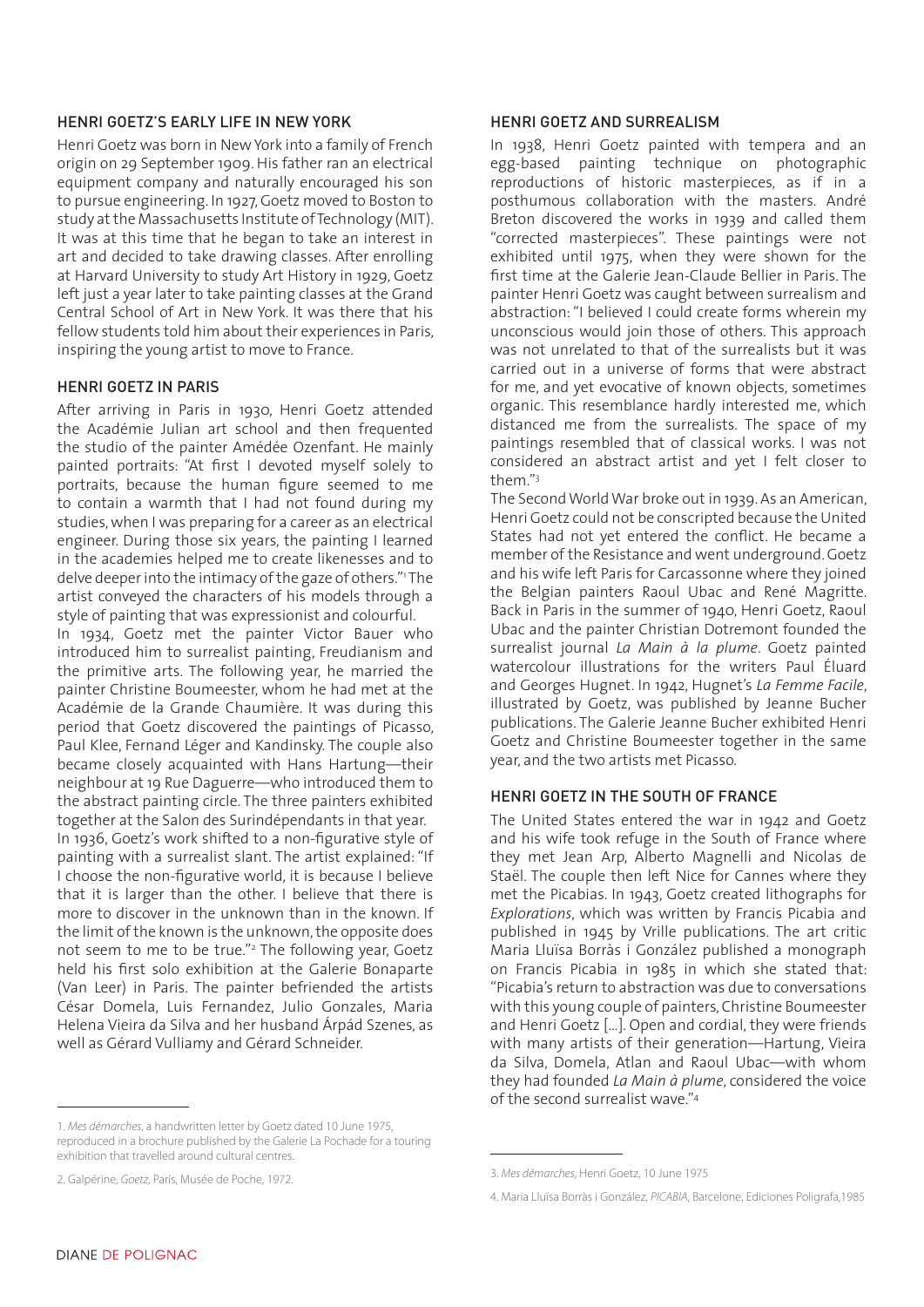In 1944, the couple returned to Paris. The following year, the journalist René Guilly invited Henri Goetz to present the weekly programme *Le Domaine de Paris*—a series devoted to modern and contemporary painting—on Radio Diffusion. At that time, Goetz was close to Brancusi, Braque, Hartung, Kandinsky, Picabia, Picasso, Schneider and Soulages. In 1946, the painter took part in the group exhibition *10 ans de peinture* at the Galerie Breteau in Paris. In 1947, the director Alain Resnais made *Portrait d'Henri Goetz* for the Musée d'Art Moderne in Paris, a short 16 mm film in which a painter created a work in front of the camera. Henri Goetz and his wife Christine Boumeester became naturalised French citizens in 1949.

# HENRI GOETZ AND ENGRAVING

Engraving was an important part of Henri Goetz's work, to which he devoted a great deal of time from 1940 onwards. In 1948, Goetz published an album of engravings with the publishing company Les Nourritures Terrestres, and then founded his own publishing house the "Graphies" group—with his wife, the engraver Albert Flocon and the artist Raoul Ubac.

The total body of his engraved work is estimated at around 650 prints. The Department of Prints and Photography at the Bibliothèque Nationale de France ("National Library of France") has the largest collection of such works with a total of 425 prints made using various techniques—burin engravings, etching, lithography and serigraphy.5

In addition to mastering traditional engraving techniques, Goetz invented the carborundum printmaking process, also known as the "Goetz process", in 1968.<sup>6</sup> The artist used this process exclusively from 1969 onwards. His extensive research work is documented in the book *La Gravure au carborundum*, which was published by the Galerie Maeght with a preface by the painter Joan Miró. The artist taught the technique to his friends—the painters Antoni Clavé, James Coignard, André Masson and Max Papart.

Goetz was trained as an engineer and had a natural curiosity for the sciences. It was during an experiment that he discovered that carborundum was resistant to heat and pressure. Silicon carbide (SiC), also known as carborundum, is an artificial abrasive obtained by heating powdered coal with silica at high temperatures until the mixture crystallises. For printmaking, these abrasive grains are mixed with glues or varnishes that bind them to the plate. The plate is then inked, and as the carborundum grains are rough, they retain the ink and create a multitude of black dots. This makes it the perfect material for creating halftones.

#### HENRI GOETZ AND PASTELS

Meanwhile, Henri Goetz was also beginning to investigate pastel techniques. In 1949, he asked the colour dealer Henri Sennelier to create a technique combining pastel and paint for his friend Picasso. This collaboration between the two inventors led to the creation of Sennelier oil pastels, inspired by the oil paint sticks developed by the painter Jean-François Raffaëlli in around 1890. In 1979, Goetz developed the concept of heating the paper before applying the pastel stick, which caused the latter to melt. This enabled him to paint directly with the colour, without using any intermediary tools. Henri Goetz also learned the technique of papyrus making and made his own drawing materials from 1979 onwards.

## HENRI GOETZ AND TEACHING

From 1950 to 1955, Henri Goetz taught painting at the Académie Ranson—an art school founded in Paris in 1908 by the painter Paul-Élie Ranson. Then, between 1955 and 1964, the artist taught painting at the following art schools: the Académie de la Grande Chaumière (until 1960) and the Notre-Dame-des-Champs, Raspail, Fréchet and Malebranche art academies, as well as at the American Conservatory in Fontainebleau. Goetz founded his own academy in 1965 in the premises of the former Académie d'André Lhote (at 18 Rue d'Odessa, also known as the "Passage du Départ") where he taught on a voluntary basis until 1984. In the artist's own words: "This teaching brings me at least as much as it brings to others and I like to say that I am among the best students in my workshops, because the more one knows, the more one is able to learn."7

# HENRI GOETZ'S LEGACYZ

Henri Goetz was made a Chevalier of the Ordre des Arts et Lettres in 1967. In 1970, Goetz became a member of the "1% commission" in favour of the decoration of public buildings. The Musée Goetz-Boumeester was created in 1983 in Villefranche-sur-Mer, France. The museum houses a donation of some fifty works by Christine Boumeester and as many by Henri Goetz, as well as some works from their collection created by their friends—Picasso, Picabia, Miró and Hartung.

Christine Boumeester died in Paris on 10 January 1971 and Henri Goetz died in Nice on 12 August 1989.

© Diane de Polignac Gallery

<sup>5.</sup> Josimov, Stanko, *L'Œuvre gravé de Goetz*, research paper, Paris IV-Sorbonne, 2009

<sup>6.</sup> Henri Goetz, *La Gravure au carborundum*, Paris, Maeght Editions, 1969

<sup>7.</sup> *Ariel* no 1, for the exhibition Goetz, 13 years of painting 1952-1965, Galerie Ariel, 1966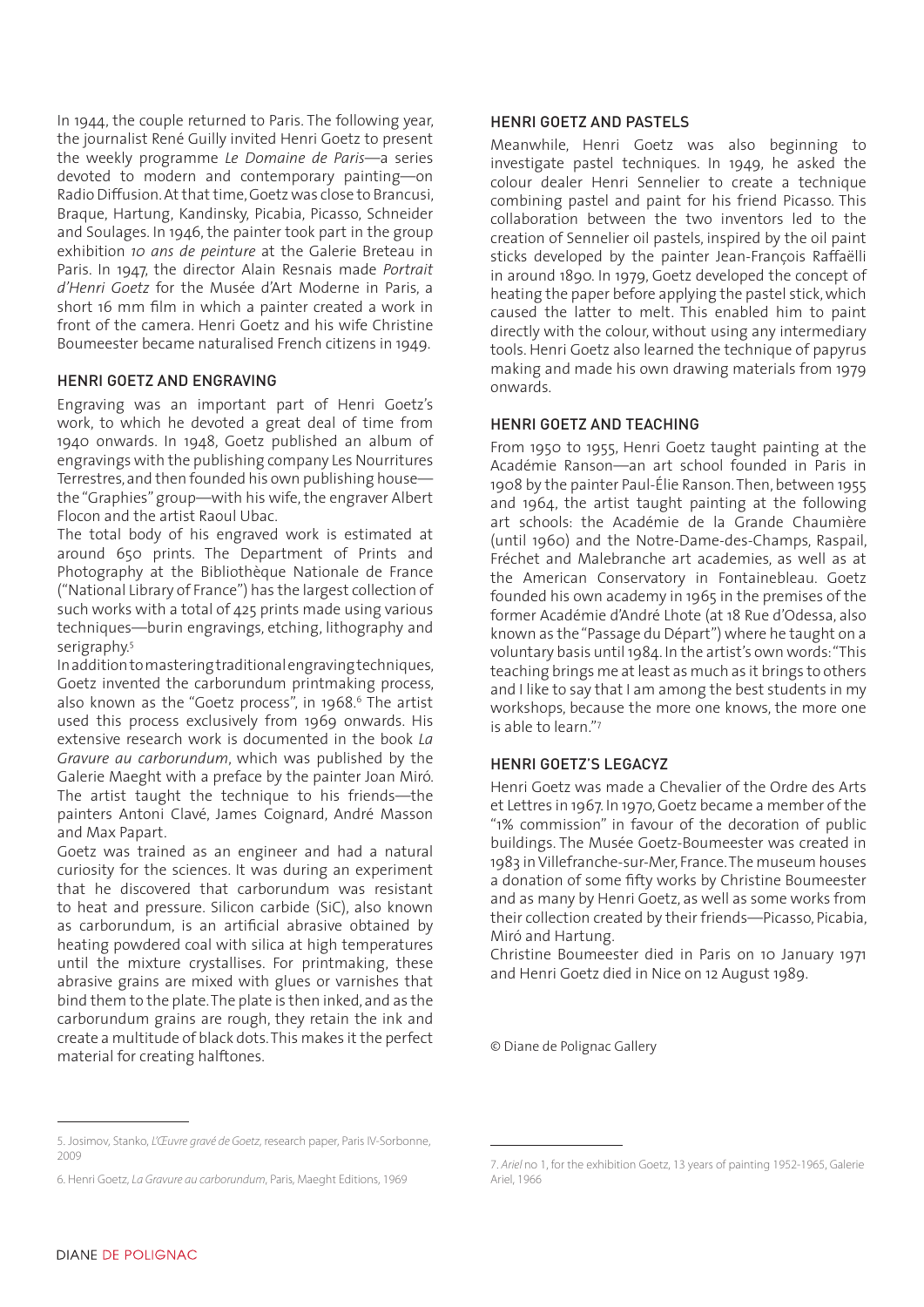# SELECTED COLLECTIONS

Akron (OH), Akron Art Museum Antibes (France), Musée Picasso Brussels (Belgium), National Museum of Modern Art in Brussels Fontevraud (France), Fontevraud Modern Art Museum – Martine & Leon Cligman Collection Grenoble (France), Musée de Grenoble Jerusalem (Israel), Israel Museum Middelburg (Netherlands), Zeeuws Museum Newark (NJ), Newark Museum New Orleans (LA), New Orleans Museum of Art – NOMA Paris (France), Musée National d'Art Moderne – Centre Georges Pompidou Paris (France), Musée d'Art Moderne de Paris Paris (France), Centre National des Arts Plastiques Phoenix (AZ), Phoenix Art Museum Rome (Italy), Museo di Arte contemporanea di Roma – MACRO Saint-Étienne (France), Musée d'Art Moderne et Contemporain in Saint-Étienne San Diego (CA), San Diego Museum of Art – SDMA San Francisco (CA), San Francisco Museum of Modern Art – SFMOMA Santa Fe (NM), New Mexico Museum of Art Strasbourg (France), Musée d'Art Moderne et Contemporain Toulouse (France), Les Abattoirs Vilafamés (Spain), Museo de Arte Contemporáneo Villefranche-sur-Mer (France), Musée Goetz-Boumeester West Palm Beach (FL), Norton Museum of Art Barcelona (Spain), Fundació Joan Miró

#### SELECTED EXHIBITIONS

Salon des Surindépendants, from 1935 to 1952 Galerie Bonaparte (Galerie Van Leer), Paris, 1937 Galerie Jeanne Bucher, Paris, 1942, 1945 Galerie l'Esquisse, Paris, 1943 Galerie Breteau, Paris, 1946, 1947 Galerie Maeght, Paris, 1947 Salon de Mai, from 1947 to 1960 Mid-Century Art Gallery, Los Angeles (CA), 1948 Galerie Colette Allendy, Paris, 1948 Salon des Réalités Nouvelles, from 1948 to 1953 Galerie des Deux-Iles, Paris, 1949 Galerie du Siècle, Paris, 1950, 1951 Galerie 55, Paris, 1951 Numéro 21 Gallery, Florence, 1951 Galerie Fiegel, Basel, 1952 Galerie Evrard, Lille, 1952 Galerie Marbach, Bern, 1952 Galerie Art Moderne, Basel, 1952 Kunstcabinet Horemans, Antwerp, 1953

Galerie Ariel, Paris, 1953, 1954, 1957, 1958, 1959, 1961, 1963, 1966 Circle and Square Gallery, New York (NY), 1953 Cittadella Gallery, Locarno, 1954 Schwarz Gallery, Milan, 1954 French Institute, Milan, 1954 Salon Comparaisons, 1955, 1956 Art Center, Atlantic City (NJ), 1956 Obelisk Gallery, London, 1956 Galerie La Hune, Paris, 1958, 1962-1973 Obelisk Gallery, Rome, 1962 French Institute, Mainz, 1963 Sonet Gallery, Stockholm, 1960-1970 Galerie Boisserée, Cologne, 1965 Arta Gallery, The Hague, 1965 Galerie Hervieu, Saint-Paul-de-Vence, 1965 Daberkow Gallery, Frankfurt, 1965 Maison de la Culture, Le Havre, 1967 Franska Galleriet, Malmö, 1969 Galerie Harmonies, Grenoble, 1969 Daberkow Gallery, Frankfurt, 1969 Galerie Sylviane Garnier, Saint-Omer, 1970 Ostermalm Gallery, Stockholm, 1970 Galerie Georges Bongers, Paris, 1972 Galerie Armorial, Brussels, 1972 Galerie Cour St-Pierre, Geneva, 1972 San Francisco Gallery, Lisbon, 1973 L'ARCO, Rome, Italy, 1973 Örebro Gallery, Sweden, 1973 Venezia Viva Gallery, Venice, 1974 École des Beaux-Arts, Angers, 1974 Galerie Soleil, Paris, 1974 Galerie Hélène Trintignan, Montpellier, 1975, 1976, 1978, 1980, 1981, 1983, 1985, 1988, 1991, 1998, 2000 Robert Hervieu Gallery, Malmö, 1975 Centro d'Arte II Castello, Venice, 1975 Galerie Jean-Claude Bellier, Paris, 1975 Galerie La Pochade, Paris, 1975 Galerie Cavalero, Cannes, 1976 Maison de la Culture, Ibn Rachiq, Tunis, 1976 Palais de la Méditerranée, Nice, 1976 Galerie du Palais, Marseille, 1976 Septentrion, Lille, 1976, 1977 Galerie Arcurial, Paris, 1977 M'Arte Gallery, Milan, 1977 French Institute, Tehran, 1978 Galerie Bellechasse, Paris, 1978, 1979, 1981, 1983 Galerie Simone Badinier, Paris, 1978 Musée de Sète, Sète, 1978 Musée de Melun, Melun, 1978 Paul Bruck Gallery, Luxembourg, 1979 Musée de Montbrison, Montbrison, 1979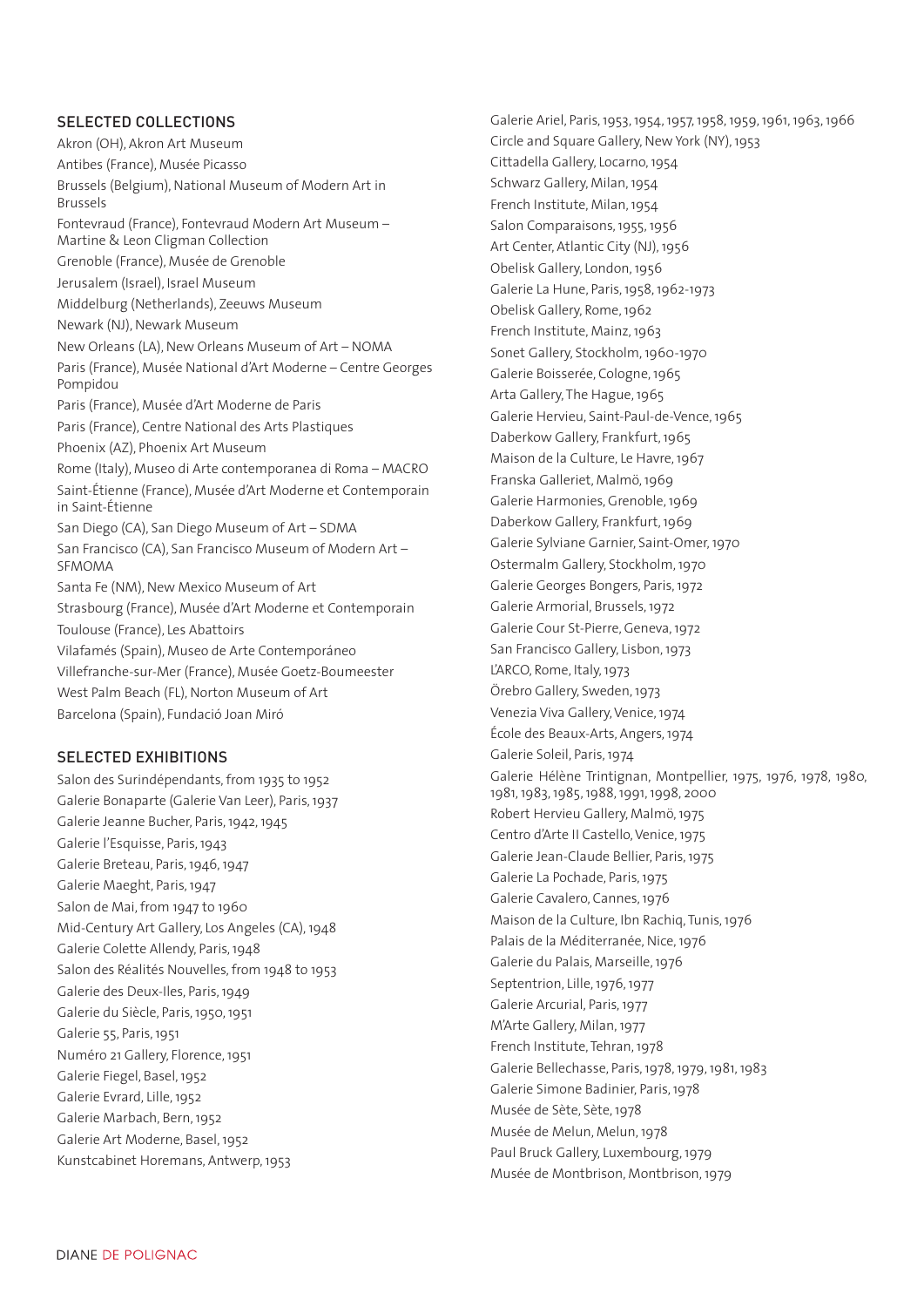Valle Orti Gallery, Valencia, 1979

Gallery of the Cabinet des Estampes, Colmar, 1979

Galerie Claude-Jory, Paris, 1979

Gallery of the Société Industrielle de Mulhouse, Mulhouse, 1979

Galerie de L'Escalier, Brussels, 1979

Palais des Congrès, Strasbourg, 1979

Saarbrücken Museum, Saarbrücken (Germany), 1980

Musée du Château, Belfort, 1980

Musée de Belfort, Belfort, 1981

Kutter Gallery, Luxembourg, 1981

Galerie Matarasso, Nice, 1981, 1982

Galerie des Maîtres Contemporains, Aix-en-Provence, 1983

Musée Goetz-Boumeester, Villefranche-sur-Mer, 1984

Galerie l'Obsidienne, Paris, 1985

Forum des Arts, Reims, 1985

Galerie Cupillard, Saint-Tropez, 1985

Galerie Jacques Verrière, Lyon, 1986

Palais de l'Europe, Menton, 1986

Crawshaw Gallery, 50 Years of Painting, London, 1986

French Institute, Edinburgh, 1987

Galerie Bailly, Nancy, 1987

Galerie Aittouarès, Paris, 1987, 2001

*Henri Goetz*, retrospective exhibition, Crawshaw Gallery, London, 1987

*Henri Goetz*, retrospective exhibition, Alliance Française centre, Edinburgh, 1987

*Henri Goetz*, retrospective exhibition, Galerie Michel Reymondin, Geneva, 1988

*Henri Goetz*, Studio Rita Gallé, Milan 1988

*Henri Goetz*, retrospective exhibition, Galerie du Cobra, Paris, 1988

Bibliothèque Nationale de Paris, 1988

Théâtre de l'Opéra Municipal, Nice, 1988

*Henri Goetz*, retrospective exhibition, Galerie Artuel, Paris, 1989

Galerie Bourgoin-Pissaro, Paris, 1989

*Henri Goetz*, retrospective exhibition, Galerie Hanin-Nocera, Paris, 1991

Galerie Verdaine, Geneva, 1991

Galerie 26, Paris, 1992

*Goetz-Boumeester,* Galerie Hanin-Nocera, Paris, 1993

Raphaël Westend Gallery, Frankfurt, 1994

Strasbourg Chamber of Commerce and Industry, Strasbourg, 1995

*La Côte d'Azur et la modernité, 1918-1958*, Musée de Nice, Nice, 1997

Galerie Elyette Peyre, Paris, 1999

Galerie Cazeau-Bérodière, Paris, 2001

*Années 1935-1960,* Galerie Hélène Trintignan, Montpellier, 2009 *Années 1960-1989*, Galerie Hambursin-Boisanté, Montpellier, 2009

*Hommage à Henri Goetz*, Galerie Rémy Bucciali, Colmar, 2009

#### SELECTED BIBLIOGRAPHY

*Boumeester-Goetz, dessins et peintures,* exhibition catalogue, Galerie Bonaparte, Paris, 1937

*Tableaux de 36 à 48*, exhibition catalogue, Galerie Colette Allendy, Paris, 1949

Jean-Roger, *Henri Goetz*, Presses Littéraires de France, Paris, 1952 Vercors, *Goetz,* Le Musée de Poche, Paris, 1958

*Goetz, 1952-1961*, exhibition catalogue, Galerie Ariel, Paris, 1961 *Pastel,* exhibition catalogue, Galerie Ariel, Paris, 1963

*Catalogue Bolaffi d'art moderne,* p.176-177, Giulio Bolaffi Editore, Turin, 1966

*Goetz, 1952-1966*, exhibition catalogue, Galerie Ariel, Paris, 1966 Henri Goetz, *La Gravure au carborundum*, preface by Joan Miro, Maeght Editions, Paris, 1969

*Boumeester-Goetz*, exhibition catalogue, Franska Galleriet, Malmö, 1969

*Goetz,* exhibition catalogue, Otermalm Gallery, Stockholm, 1970 Alexandre Galpérine, *Goetz*, Le Musée de Poche, Paris, 1972

*L'Œuvre gravé de Henri Goetz, 1940-1972*, texts by C. Tisari, Sonet publications, Stockholm, 1973

*Goetz, gravures,* exhibition catalogue, San Francisco Gallery, Lisbon, 1973

*Henri Goetz*, exhibition catalogue, L'Arco Gallery, Rome, 1973

*Henri Goetz-Christine Boumeester,* exhibition catalogue, Venizia Viva Gallery, Venice, 1974

*Henri Goetz, 1935-1948*, exhibition catalogue, preface by Michel Eyriey, Galerie Jean-Claude Bellier, Paris, 1975

*Henri Goetz,* exhibition catalogue, Galerie Hélène Trintignan, Montpellier, 1975

*Henri Goetz,* exhibition catalogue, texts by Luigi Lambertini, Giuseppe Appella, Il Messagio publications, Regio Calabria, 1976

Karl Masrour, *L'Œuvre gravé de Goetz, 1940-1977,* texts by Oscar Reutersväd, Michel Mélot, Denise Zayan and Henri Goetz, Art Moderne publications, Paris, 1977

Gérard Xuriguera, *Henri Goetz,* Lucas publications, Gandia, 1977 Antonio Urrutia, Gérard Xuriguera, *Henri Goetz,* Guadalimar, 1978

*Henri Goetz, 1948-1978,* exhibition catalogue, text by Gérald Gassiot-Talabot, Aemmepi publications, Milan, Galerie Bellechasse, Paris, 1978

*Boumeester-Goetz,* exhibition catalogue, Musée Paul-Valéry, Sète, 1978

Karl Masrour, *Répertoire de l'œuvre 1935-1980*, texts by Bernard Dorival, Jean Guichard-Meili, Gérard Xuriguera, Guy Sautter, Gérald Gassiot-Talabot, Georg W. Költzsch, Michel Mélot and Henri Goetz, published by La Nuova Foglio, Macerato, 1981

Karl Masrour, Gérald Gassiot-Talabot, *Henri Goetz,* Lucas publications, Gandia, 1981

Gérard Xuriguera, *Les années cinquante*, p. 88-89, Arted publications, Paris, 1984

*Goetz, peintures, papyrus, pastels, dessins, gravures,* exhibition catalogue, Galerie L'Obsidienne, Paris, 1985

*Henri Goetz, 50 Years of Painting*, exhibition catalogue, Crawshaw Gallery, London, 1986

Museum catalogue, texts by Bernard Dorival, Vercors, Michel Mélot, Musée Goetz-Boumeester, citadel of Villefranche-sur-Mer, 1987